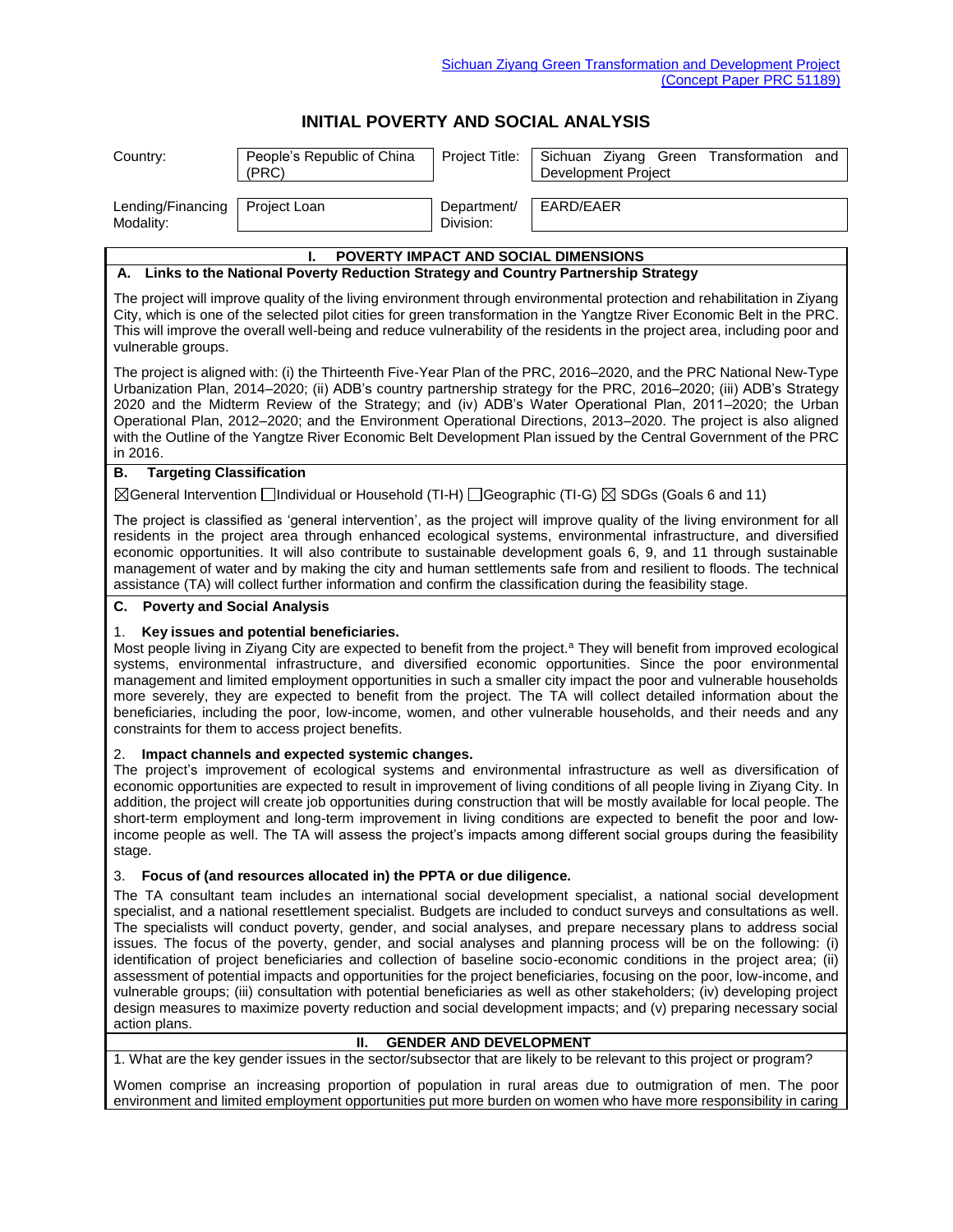| for sick or weak family members and in protecting children and elderly people during floods, etc. Women's participation<br>is relatively low in public affairs and economic opportunities except for agricultural activities. During the project<br>preparation stage, consultations will be held with women groups to further identify gender issues, needs of women,<br>and the opportunities for support in the proposed project.                                                                                                                                                            |
|-------------------------------------------------------------------------------------------------------------------------------------------------------------------------------------------------------------------------------------------------------------------------------------------------------------------------------------------------------------------------------------------------------------------------------------------------------------------------------------------------------------------------------------------------------------------------------------------------|
| 2. Does the proposed project or program have the potential to make a contribution to the promotion of gender equity<br>and/or empowerment of women by providing women's access to and use of opportunities, services, resources, assets,<br>and participation in decision making?                                                                                                                                                                                                                                                                                                               |
| $\boxtimes$ Yes<br>□ No Please explain.                                                                                                                                                                                                                                                                                                                                                                                                                                                                                                                                                         |
| The TA will identify opportunities to contribute to gender equity or empowerment of women and will develop design<br>elements to ensure that women in the project area benefit equitably from the project interventions. Sex disaggregated<br>will be collected and a gender action plan will be prepared during the TA implementation, which will focus on<br>employment generation and capacity building for women under the project, and empowering women through improved<br>participation in project design and management as well as nonstructural measures.                              |
| 3. Could the proposed project have an adverse impact on women and/or girls or widen gender inequality?                                                                                                                                                                                                                                                                                                                                                                                                                                                                                          |
| $\Box$ Yes<br>$\boxtimes$ No Please explain                                                                                                                                                                                                                                                                                                                                                                                                                                                                                                                                                     |
| The project is not expected to widen gender inequality or have differential adverse impacts on women.                                                                                                                                                                                                                                                                                                                                                                                                                                                                                           |
| 4. Indicate the intended gender mainstreaming category:                                                                                                                                                                                                                                                                                                                                                                                                                                                                                                                                         |
| GEN (gender equity theme)<br>EGM (effective gender mainstreaming)<br>$\boxtimes$ SGE (some gender elements)<br>NGE (no gender elements)<br>$\Box$                                                                                                                                                                                                                                                                                                                                                                                                                                               |
| The project is tentatively categorized as 'some gender elements', which will be revisited during the TA implementation<br>and possibly upgraded to 'effective gender mainstreaming', as appropriate.                                                                                                                                                                                                                                                                                                                                                                                            |
| <b>PARTICIPATION AND EMPOWERMENT</b><br>Ш.                                                                                                                                                                                                                                                                                                                                                                                                                                                                                                                                                      |
| 1. Who are the main stakeholders of the project, including beneficiaries and negatively affected people? Identify how<br>they will participate in the project design.                                                                                                                                                                                                                                                                                                                                                                                                                           |
| Neighborhoods, villages, beneficiary groups, and affected people in the project area as well as local government                                                                                                                                                                                                                                                                                                                                                                                                                                                                                |
| agencies involved in the project are main stakeholders. <sup>b</sup> Beneficiaries and affected people through their village<br>committees will participate in the project design and implementation. All stakeholders will be consulted during the<br>project preparation to ensure the project design corresponds to their needs. Particularly, affected people (such as<br>farmers losing farmland and those being displaced) will be consulted to ensure their voices are heard. Meetings,<br>surveys, and site visits will be main methods for stakeholder consultation and participation. |
| 2. How can the project contribute (in a systemic way) to engaging and empowering stakeholders and beneficiaries,<br>particularly, the poor, vulnerable and excluded groups? What issues in the project design require participation of the<br>poor and excluded?                                                                                                                                                                                                                                                                                                                                |
| During the TA implementation, specific stakeholders will be identified for their participation in the project design.<br>Particularly, the project activities that will benefit local people, including the poor and vulnerable people, will prioritize<br>participation of local stakeholders. Since the project will have economic and physical displacement impacts, people to<br>be displaced will be consulted in developing compensation and livelihood restoration measures for them, including the<br>poor and vulnerable displaced people.                                             |
| 3. What are the key, active, and relevant civil society organizations in the project area? What is the level of civil society<br>organization participation in the project design?                                                                                                                                                                                                                                                                                                                                                                                                              |
| Partnership<br>$\boxtimes$ Information generation and sharing (H) $\boxtimes$ Consultation (H)<br>Collaboration                                                                                                                                                                                                                                                                                                                                                                                                                                                                                 |
| Village and neighborhood committees, women's federation, and community groups will participate in project design.                                                                                                                                                                                                                                                                                                                                                                                                                                                                               |
| 4. Are there issues during project design for which participation of the poor and excluded is important? What are they<br>and how shall they be addressed? $\boxtimes$ Yes<br>No                                                                                                                                                                                                                                                                                                                                                                                                                |
| The design of livelihood restoration measures for people to be displaced and the design of nonstructural measures<br>that benefit local people will need participation of local stakeholders, including the poor and vulnerable people. The TA<br>will ensure that displaced people and beneficiary groups are consulted adequately.                                                                                                                                                                                                                                                            |
| <b>SOCIAL SAFEGUARDS</b><br>IV.<br>A. Involuntary Resettlement Category ⊠ A<br>C<br>B<br>F <sub>1</sub>                                                                                                                                                                                                                                                                                                                                                                                                                                                                                         |